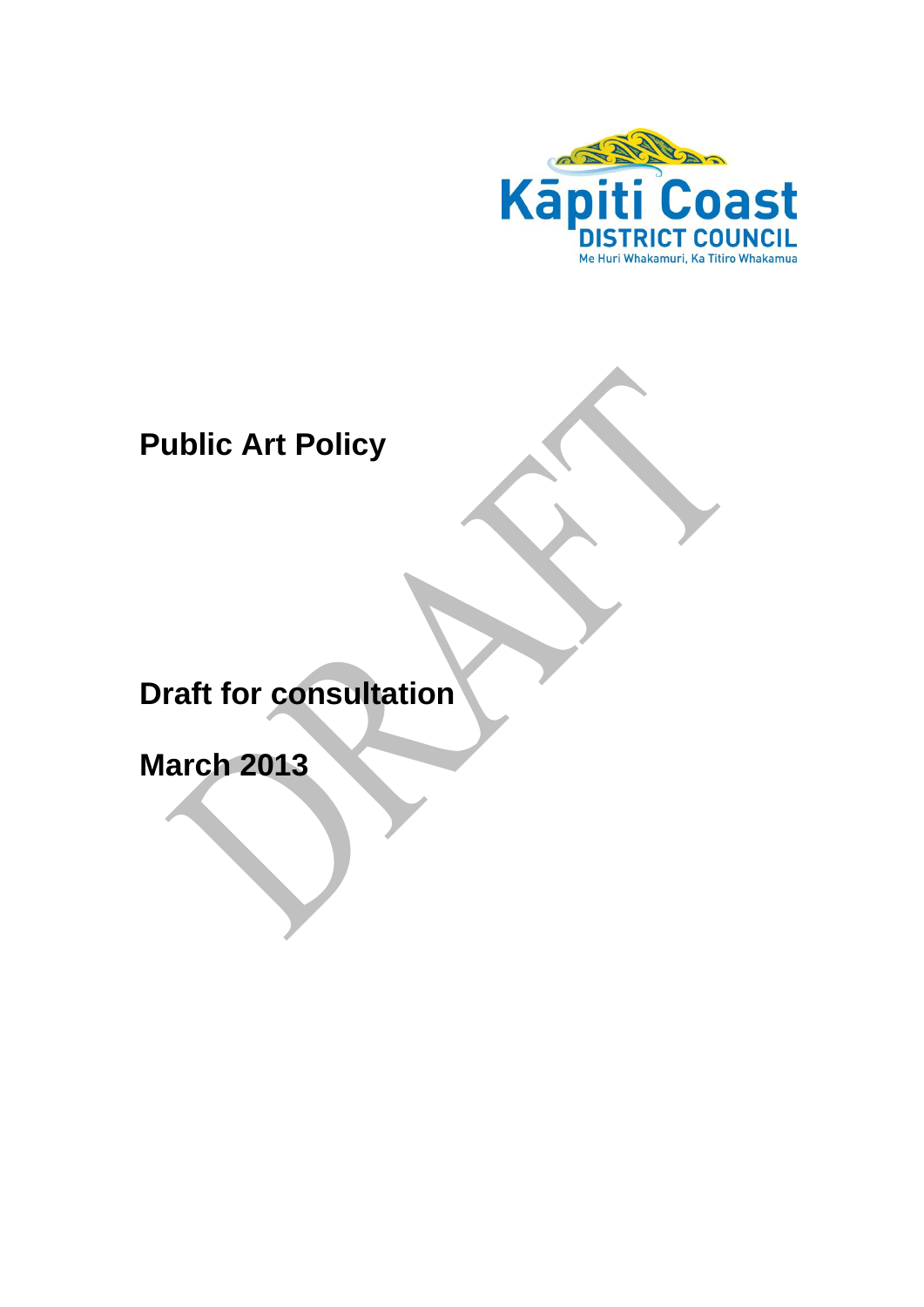# **Public Art Policy**

# **Table of Contents**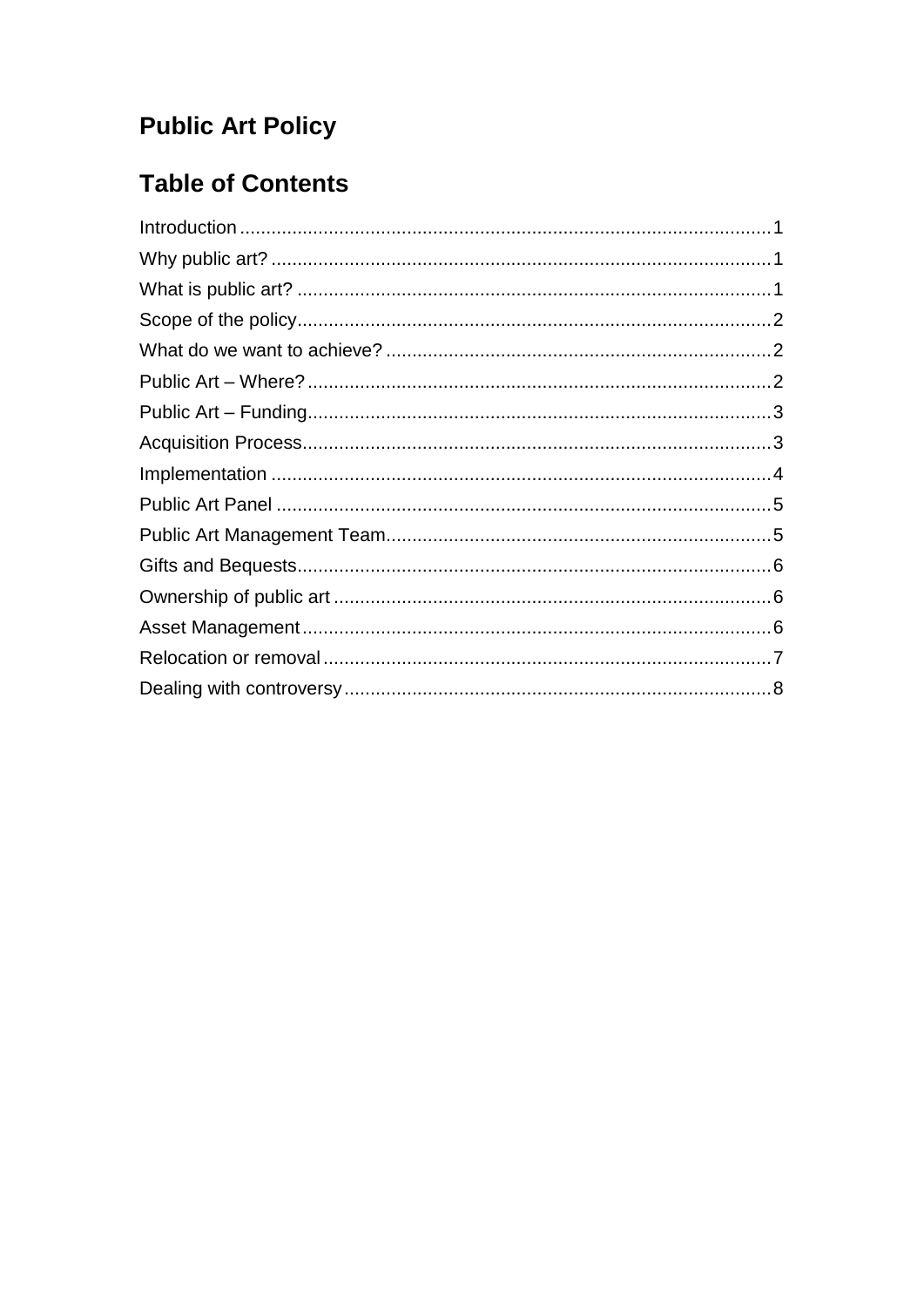# <span id="page-2-0"></span>**Introduction**

The Public Art Policy is a key component of the Kāpiti Coast District Council's Strategy for Supporting the Arts (2012). It outlines why public art is important to the District and what the Council wishes to achieve for the District through public art. It provides direction for the Council, relating to public art on Council land or in Council facilities, in the areas of:

- acquisition and commissioning
- asset management
- managing donated/gifted works
- relocation or removal

This policy does not cover public art on private or non-Council owned land or facilities. However, the Council encourages others to provide public art on their land and they can use this policy as guidance. They may also seek advice from the Public Art Panel as per this policy.

# <span id="page-2-1"></span>**Why public art?**

The arts are part of the living heart and soul of the Kāpiti Coast, linking the District from north to south, and providing a distinctive identity for the District in the Wellington region.

Public art is the most visible and accessible form of art and important contributor to local distinctiveness and a sense of identity.

Public art is an avenue to explore and understand the whakapapa and history of tāngata whenua.

Public art can inspire, provoke, challenge, delight ….. it can make people think and talk about the places we live and work in.

Public art plays a role in making our places desirable, encouraging tourists and visitors and enhancing the environment for businesses and residents alike.

Public art provides opportunities to recognise noted artists, to showcase local talent and reveal the history and culture of a place.

Using art in public places can increase the amenity and use of open space, help reclaim underused or undervalued areas and help reduce levels of crime and vandalism by creating a sense of community ownership and identity.

#### <span id="page-2-2"></span>**What is public art?**

"Arts" includes all forms of creative and interpretive expression (from the Council's *Strategy for Supporting the Arts* 2012).

"Public art" is any creative work located in a public place owned or administered by the Kāpiti Coast District Council that produces a lasting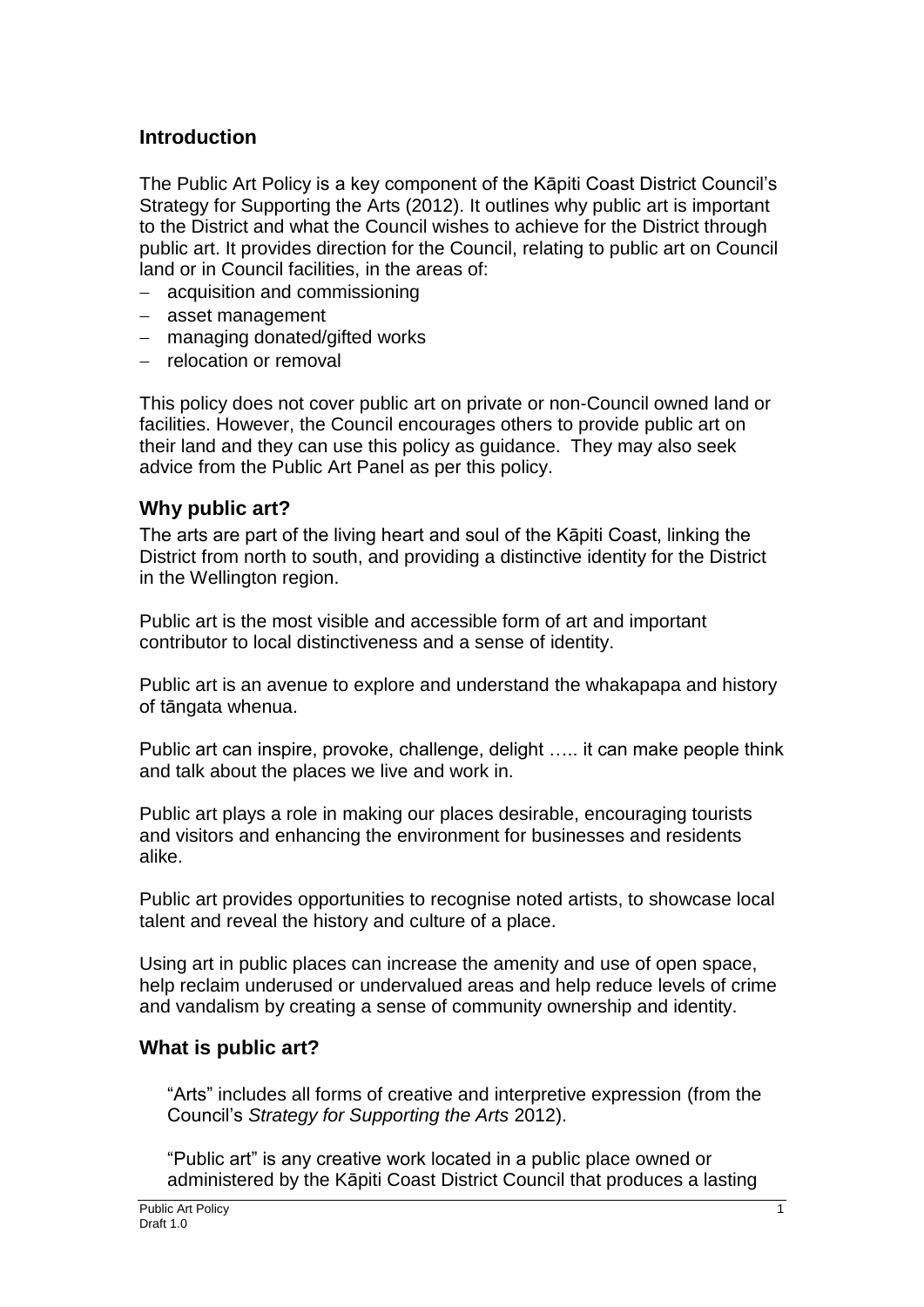asset. Public artworks may include sculpture, murals, street-art, painting, new-genre public art, relational aesthetics and/or installations.

"Public places" includes open spaces, streets, pathways, parks, squares, and foreshore areas, but may also include designated areas within councilowned buildings held for civic, community, cultural or recreational purposes.

# <span id="page-3-0"></span>**Scope of the policy**

This policy applies to public art on Council land or in Council facilities. It does not cover public art on private or non-Council owned land or facilities.

# <span id="page-3-1"></span>**What do we want to achieve?**

By encouraging, providing and managing public art the Council wants to:

- promote Kāpiti Coast District's sense of community, civic pride and distinctive identity;
- acknowledge and celebrate the whakapapa and history of tāngata whenua as well as mātāwaka cultural identity through Toi Māori;
- provide opportunities for artists to work in and with communities in public places;
- encourage a culture of creativity and innovation in the public realm, which heightens people's understanding and enjoyment of art, including introducing work from noted artists living and/or working outside the District;
- contribute significantly to the development of cultural tourism and economic development in the District;
- acknowledge and celebrate the diverse communities within the District;
- provide opportunities for young people to lead or be involved in the creation of public art;
- integrate public art into public space design including town centres, facilities and open space.

# <span id="page-3-2"></span>**Public Art – Where?**

The Council wishes to develop a worthwhile, enduring and varied collection of artworks right across the District and have public art that contributes to a sense of place and identity for local communities. The Council will determine sites for public art in a number of ways. These include:

- as part of town centre developments; and
- as part of the development of significant civic, community, recreation or cultural facilities.

The Council will also use the planning and development processes to integrate public art into the design of public spaces and places.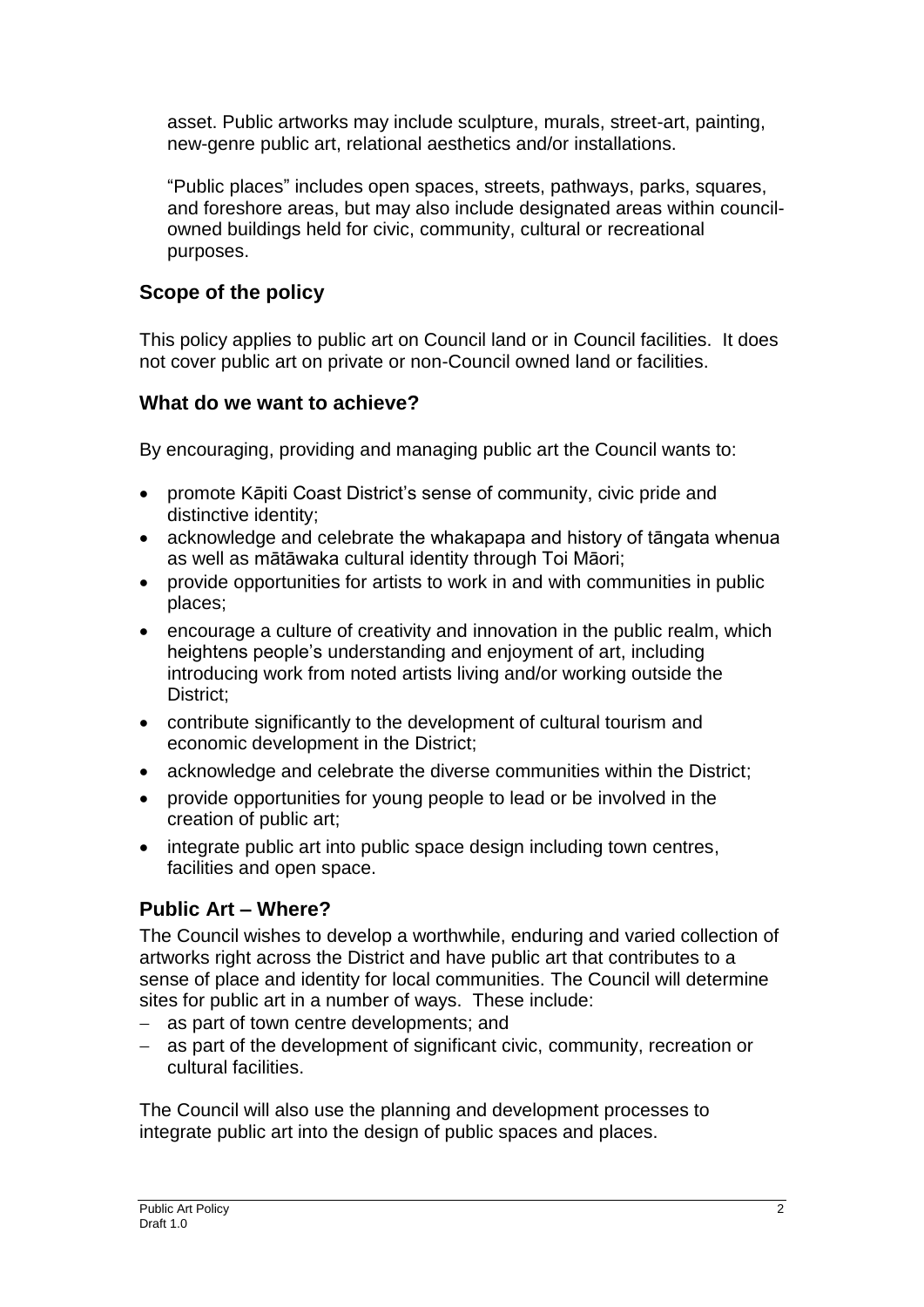The Council, with advice from the Public Art Panel (described later in the policy), will develop a list of priority sites for public art. As part of this process tāngata whenua will have the opportunity to identify sites of significance to them.

Tāngata whenua will also be asked to identify important sites, where they may wish to see an installation or where they would prefer there where no provision. Where they have identified a site for any art installation they would input into the panel via the Te Whakaminenga o Kāpiti appointed member in deciding on any art work.

# <span id="page-4-0"></span>**Public Art – Funding**

The Council intends to purchase or commission a significant piece of public art work at least every three years. Funding for this will need to be secured before proceeding with acquisition.

There is funding available through the Council's Public Art Acquisition fund. It may also include funding from central government arts funds, private or corporate donations, or from arts trusts or other community organisations. Note: there is no funding for public art from developer contributions.

Public art will also be a specific consideration in the development of budgets for relevant capital works projects.

# <span id="page-4-1"></span>**Acquisition Process**

The process for acquiring public art, whether it is an existing work or a commissioned work, is outlined at Figure 1.

#### *Priority sites*

The Council, with advice from the Public Art Panel (described later in the policy) will develop a list of priority sites for public art.

#### *Call for proposals*

The Council will call for proposals for commissioning a public art work or for acquiring an existing artwork for a site as per the priorities.

The Council will also use the assessment process if other significant opportunities arise or if the Council is offered public art by gift, bequest or donation.

If the proposal is for a site of significance identified by tāngata whenua, they will be involved in developing the call for and assessment of proposals.

#### *Assessment*

The proposal or artwork will be assessed against what the Council is trying to achieve ie how well does or will it address at least one of the following:

- promote Kāpiti Coast District's sense of community, civic pride and distinctive identity;
- acknowledge and celebrate, where relevant, the whakapapa and history of tāngata whenua as well as mātāwaka cultural identity through Toi Māori;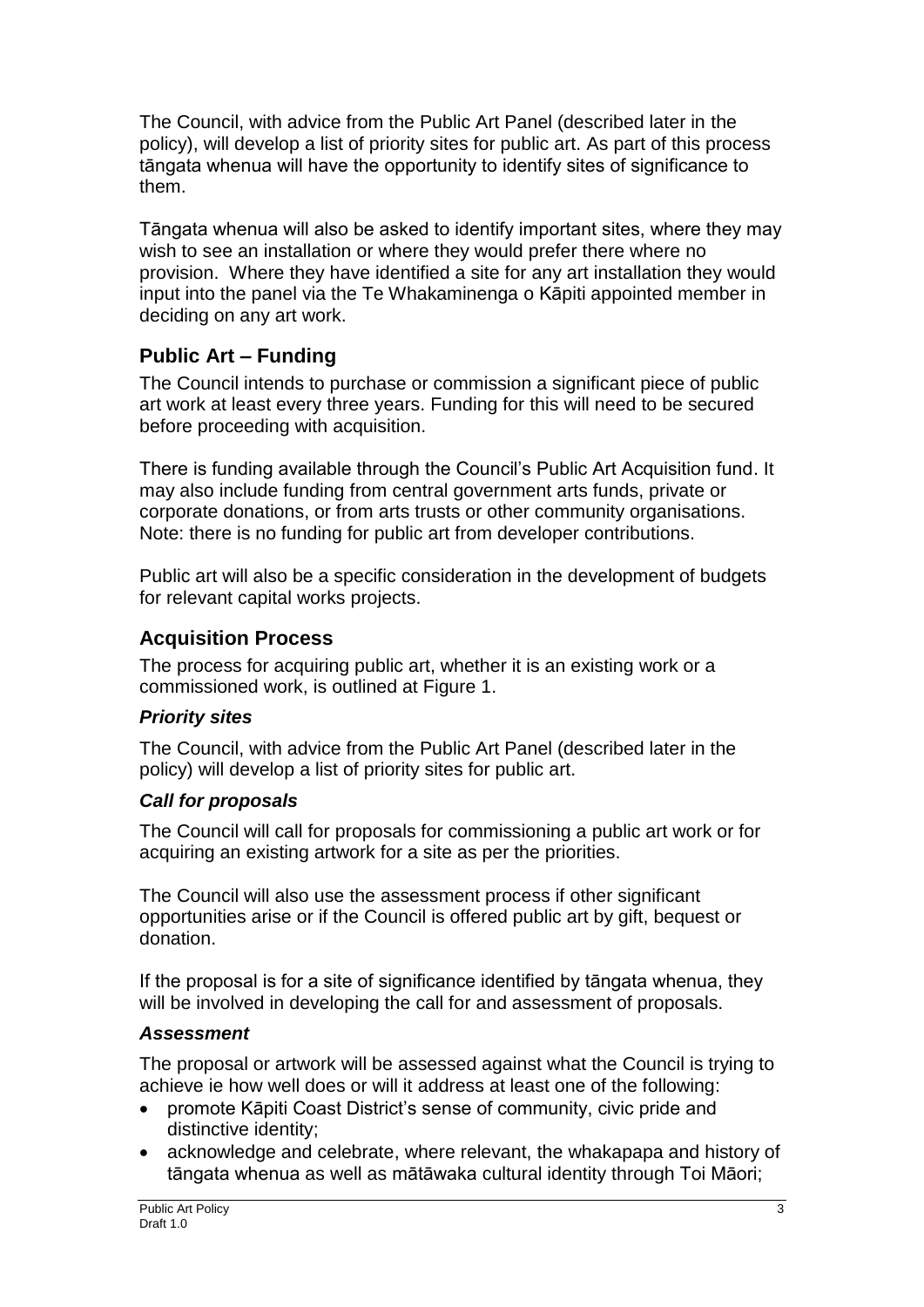- provide opportunities for artists to work in and with communities in public places
- encourage a culture of creativity and innovation in the public realm, which heightens people's understanding and enjoyment of art
- contribute significantly to the development of cultural tourism and economic development in the District
- acknowledge and celebrate, where relevant, the diverse communities within the District
- provide opportunities for young people to lead or be involved in the creation of public art
- integrate public art into public space design including town centres and open space.

In addition, the proposal or existing work must meet the following criteria:

- demonstrate a high standard of artistic excellence;
- demonstrate appropriate consideration of public safety and the public's access to and use of the public space;
- indicate that it will meet credible maintenance and durability requirements;
- respond to the proposed site, taking into account the site's context(cultural, historical, environmental).

The assessment will be undertaken by the *Public Art Panel*, supported by the *Public Art Management Team*, both described below. Approval will be given by the Environment and Community Development Committee.

<span id="page-5-0"></span>

Draft 1.0

#### **Figure 1: Process for acquisition of public art**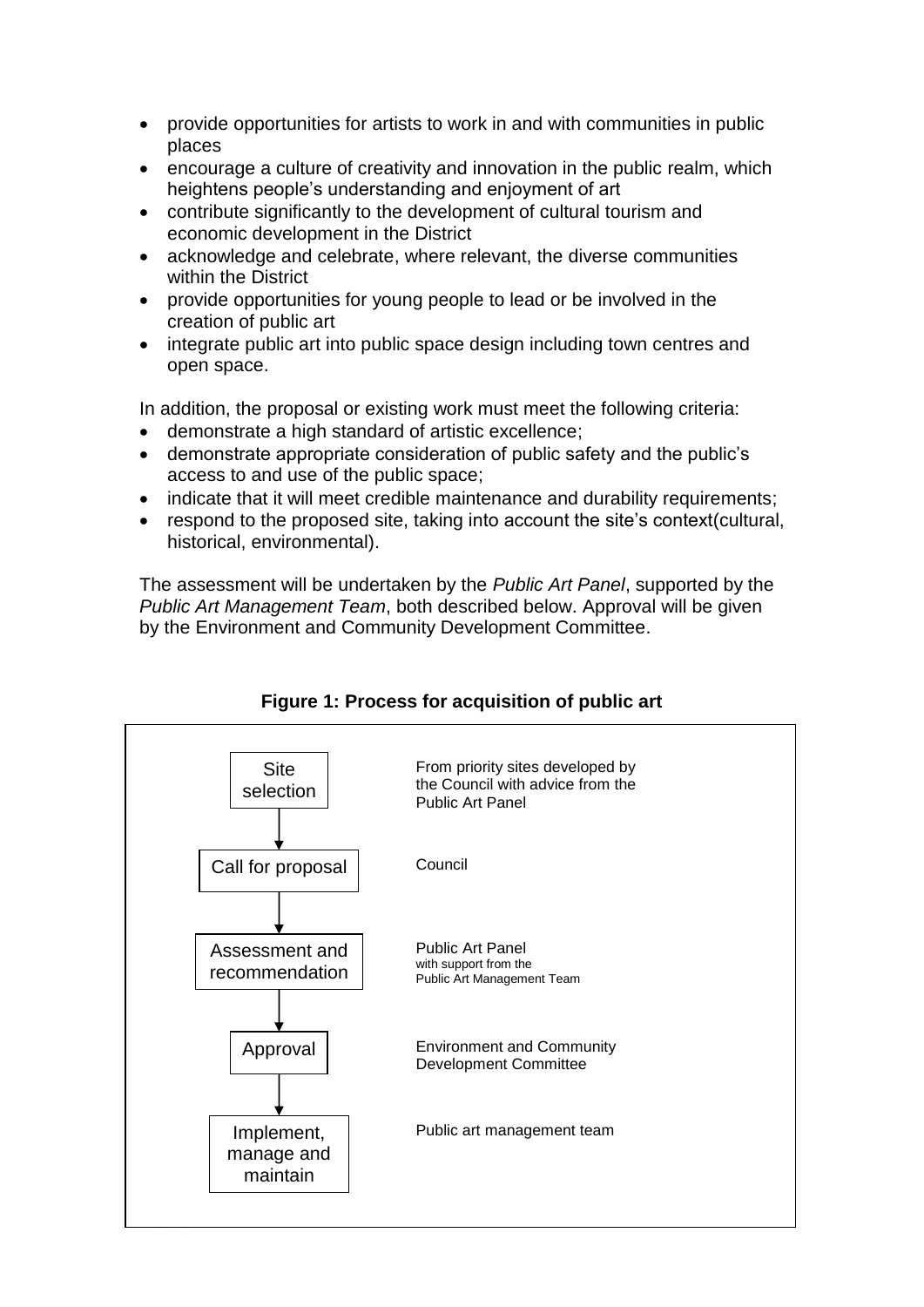# **Implementation**

This includes contract management, cataloguing, capturing the story of the development of the artwork and ongoing management and maintenance of public art. This will be done by a cross Council *Public Art Management Team*. For a commissioned work the Public Art Panel will act as an advisory group for management of the project.

# <span id="page-6-0"></span>**Public Art Panel**

This panel will be appointed by the Council to oversee the public art programme. The Panel is made up of experts from a range of fields and includes:

- Councillor
- Arts professional nominated by Te Whakaminenga o Kāpiti
- Representative of Mahara Gallery
- An independent arts professional
- An independent urban design professional

The Arts and Museums Development Officer will provide secretariat support to the Public Art Panel.

The Panel will operate under a Terms of Reference that will cover membership, responsibilities and procedures. The activities and responsibilities of the Panel include:

- maintaining an overview of public art activity in the District
- making recommendations to the Council on:
	- $-$  priority sites for public art
	- proposals for public art activity
	- acquisition, bequest, donation or loan of art for public spaces
	- $-$  relocation of public art
	- $-$  removal and de-accessioning of public art
- developing links with stakeholders interested in encouraging and being involved in cultural philanthropy
- suggesting ways to develop sector skills and nurture the creation of public art projects.

# <span id="page-6-1"></span>**Public Art Management Team**

This is a cross Council team that includes the Arts and Museums Development Officer, and representatives from the Sustainable Development, Leisure and Open Space, Property and Roading Teams. The role of the team is to:

- provide advice to the Public Art Panel on proposals eg check site suitability, check artwork maintainability;
- maintain a public art register;
- decide owner of public art asset and develop and implement an asset management plan.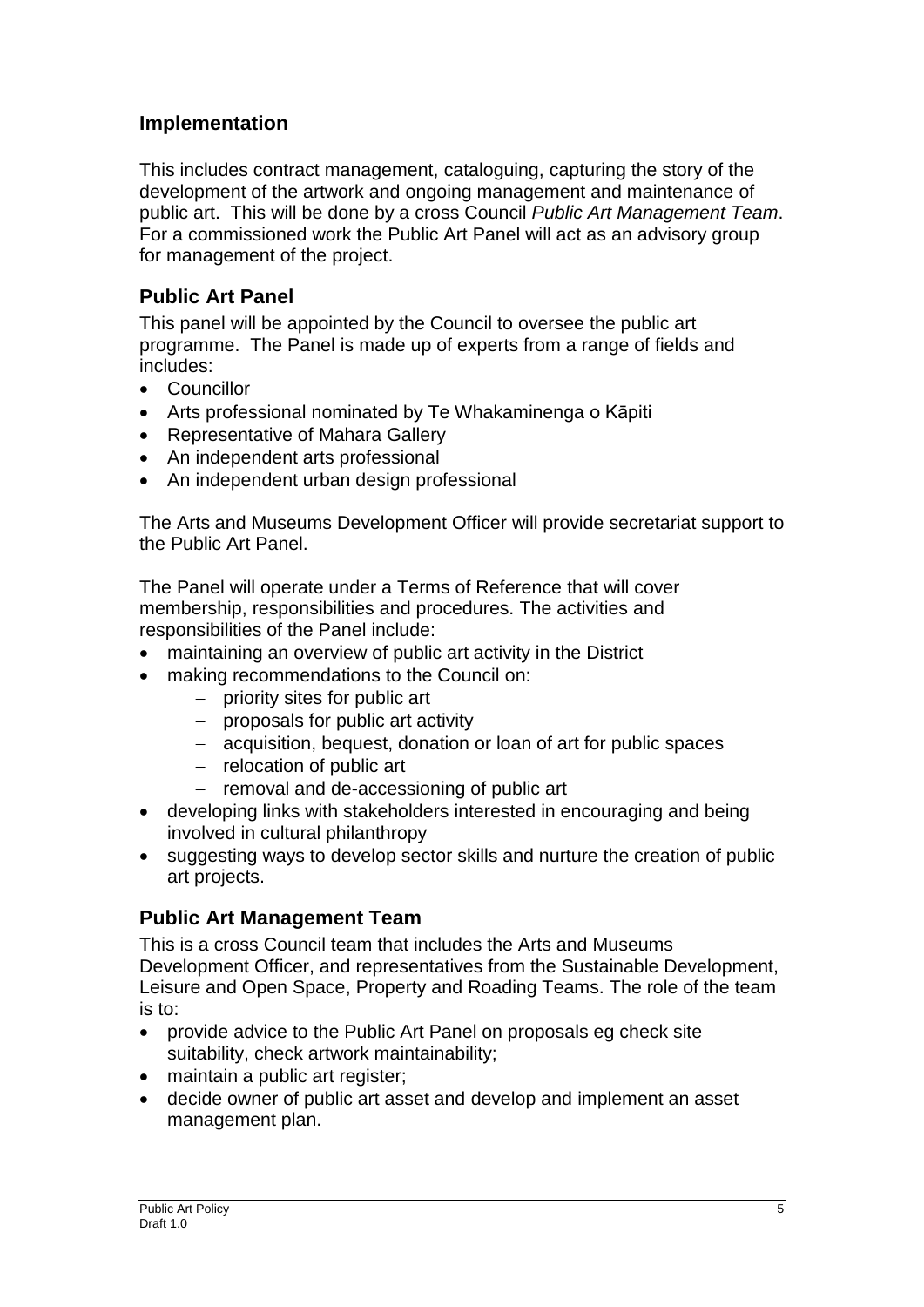# <span id="page-7-0"></span>**Gifts and Bequests**

All offers of gifts, bequests or donations of public art to the Kapiti Coast District Council will to be referred to the Public Art Panel to be considered under the acquisition process. The Council is not bound to accept any gift, bequest or donation, nor is the Council bound to display any artwork acquired by gift, bequest or donation.

The donor of an artwork must have legal title in order to gift, bequest or donate it to the Council. Gifts and bequests should be unrestricted, although the Panel may consider the acceptance of gifts and bequests with restrictions in special circumstances. If the work is accepted, the Council will assume ownership of the work.

If a work acquired by gift, bequest or donation is to be disposed of, the process is:

- to give the donor the choice of repossessing the work, if the original donor is still alive, or
- to use the removal and de-accessioning guidelines, if the original owner is deceased, cannot be contacted or declines repossession of the work.

# <span id="page-7-1"></span>**Ownership of public art**

Works purchased, commissioned or accepted as a gift, bequest or donation by the Council will be the property of the Council.

The artist will retain copyright of the work under the Copyright Act 1994.

The Council intends that all works acquired under this property shall remain accessible to public viewing for as long as the Council owns the work.

The Council retains the right to de-accession the work or remove it from public view according to its de-accessioning guidelines.

#### <span id="page-7-2"></span>**Asset Management**

#### *Public Art Register*

A Public Art Register will be established, under the Council's asset management framework. This register will identify every public artwork, provide a site and condition report, estimated value and a plan for maintenance and long-term sustainability (which may include instructions from the artist when the Council acquired the work). This register will also record the story of the work and its development, including those involved.

#### *Insurance*

Upon transfer of ownership of the work to the Council, the Council will arrange suitable insurance for the artwork and public liability.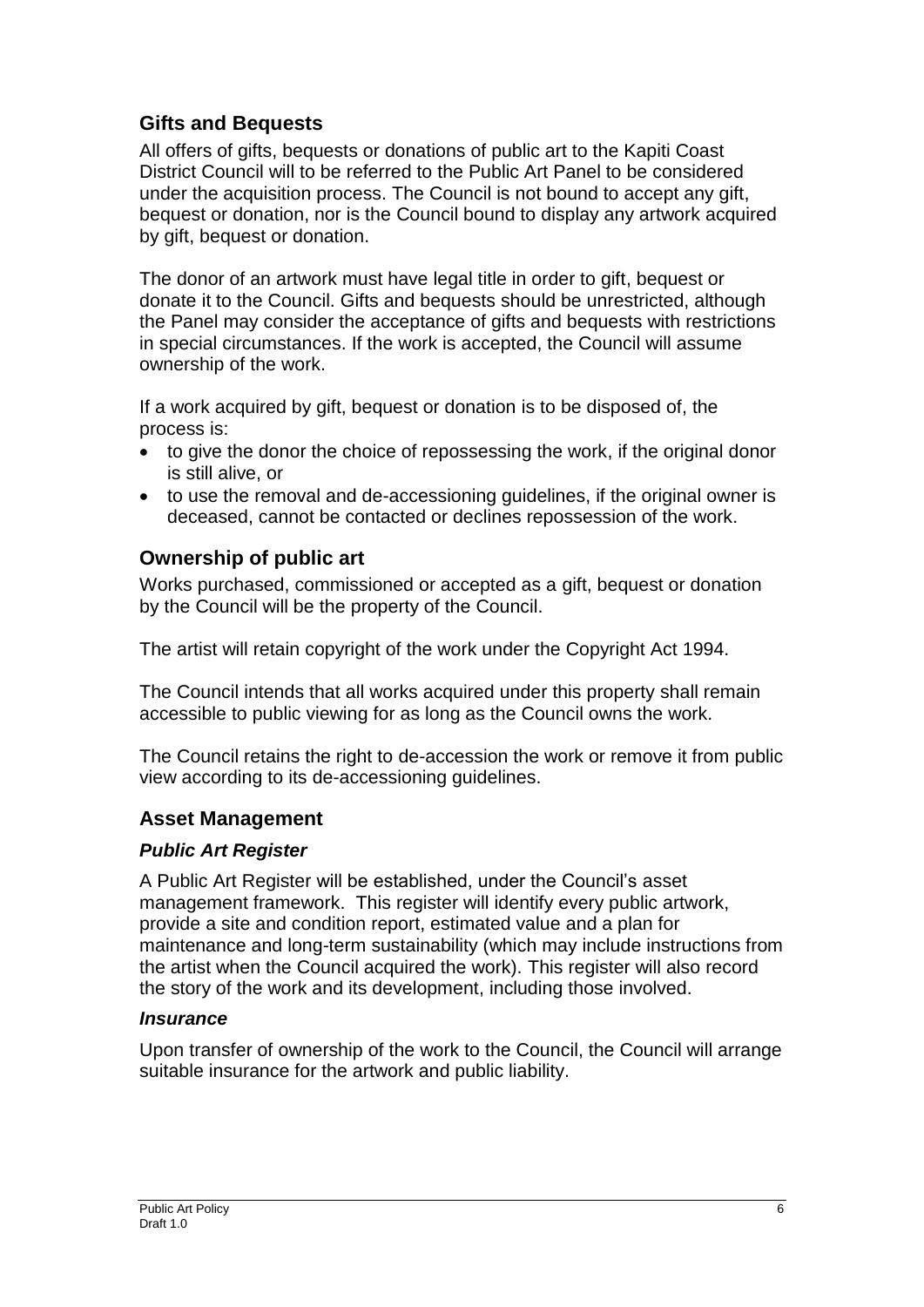#### *Maintenance responsibility*

It is the responsibility of the Arts and Museums Development Officer to manage the Register. The Public Art Management Team will ensure that the public artworks are maintained to a safe standard, and the artistic integrity is retained.

#### *Advice and input*

The Public Art Panel may be used as an advisory group as required by the Public Art Management Team.

#### <span id="page-8-0"></span>**Relocation or removal**

#### *Relocation*

It is important to have clear processes for the relocation or removal of public art works belonging to the Kāpiti Coast District Council. It is equally important that the processes are insulated from the fluctuations of fashion.

The Council may consider relocating a public artwork for a range of reasons including:

- public safety;
- changes to the design and use of the public space occupied by the artwork;
- a new and better site has become available for an artwork.

Approval to relocate a work will be made by the Environment and Community Development Committee on recommendations from the Public Art Panel.

#### *Removal*

Deaccessioning refers to the process of removing an art work from a collection through sale, exchange, gift or any other means.

Removal should be a deliberate and seldom-used procedure. The Council will not dispose of artwork simply because it is not currently in fashion, or whose worth might not yet be recognised. In any case, no artwork will be removed within seven years of its acquisition, unless under special circumstances (see below).

Approval to deaccession or remove a work will be made by the Environment and Community Development Committee on recommendations from the Public Art Panel.

The Public Art Panel will consider a request to remove a work if any of the following conditions apply:

- it is clearly of inferior quality; or in the Panel's opinion the work has received consistent adverse public reaction over a period of seven years or more;
- it is fraudulent, not an authentic work, or there is valid challenge to its title;